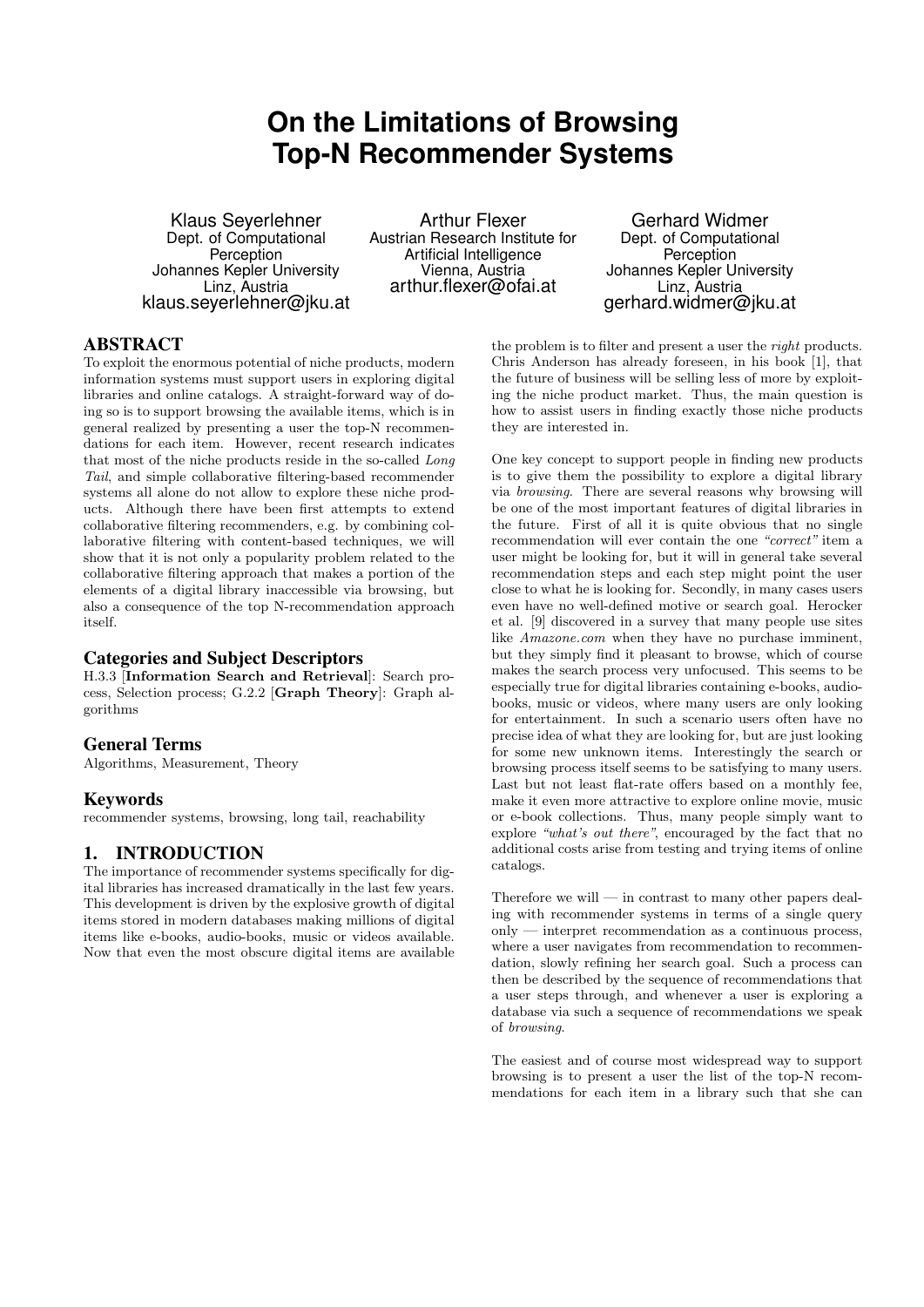browse through the whole library. Systems that generate the top-N recommendations for each item are called top-N recommender systems [11, 13]. The goal of this paper is to analyze the ability of top-N recommender systems to assist users in exploring digital libraries via browsing. The ability of a top-N recommender system to be useful in exploring a collection cannot be measured by accuracy-based evaluation criteria only; other criteria beyond accuracy will be necessary. In this paper we will focus on one of these evaluation criteria, by investigating the catalog coverage via complex network analysis.

The rest of the paper is structured as follows: In the next section we will discuss some related work and the related Long Tail phenomenon. In section 3 we will analyze a real world content-based recommender system and a very simple collaborative filtering based recommender system. We will experimentally show for both types of recommender systems that a non-negligible portion of the items in the database is not accessible when browsing the top-N recommendations only. In section 4, finally, we prove, using a random graph model, that via browsing the top-N recommendations always a certain percentage of all items will be inaccessible — unless the recommender systems is especially designed. Finally in section 5, wegive an outlook on future research directions.

## 2. RELATED WORK

To exploit the potential associated with the sale of niche products, recommender systems will have to help users in finding the hidden products within the item catalog by providing recommendations to those niche items. However, recent research on recommender systems reveals that the very popular strategy of generating recommendations based on collaborative filtering is not well suited to this [5, 6]. The main reason is that such recommender systems follow a popularity rule, recommending the best selling product to all users, whereas unpopular or newly introduced items having just a few or no ratings are not or wrongly recommended because of the lack of reliable ratings. The typical popularity distribution of such an item-catalog (e.g. measured in item-purchases or item-downloads) is in general characterized by a head containing the few popular items and a long tail consisting of all unknown or unpopular items. This specific pattern motivated the phrase Long Tail [3, 1, 4]. Exploiting the niche product market essentially means selling those items sitting in the Long Tail. Recent research has been focusing on how to extend recommender systems to also recommend niche products. There seem to be two main reasons why niche products can stay hidden in the Long Tail:

- The recommendations for a niche product are bad. Because of the lack of reliable information about a niche product, the niche product is recommended in a wrong context, where users are most likely not interested in such a product.
- A niche product is hardly or not at all accessible via recommendation. It cannot be reached by any sequence of recommendations, but only by a direct query, which is of course unlikely because it is a niche product and not well-known.

To alleviate the Long Tail problem, Park et al. [17] have already addressed the former reason. They tried to improve the recommendation quality of niche products by clustering the items in the tail part and then generating recommendations for the tail items based on the ratings of the corresponding cluster.

In contrast, we will focus on the latter reason and try to identify items that are not reachable via recommendation. The number of items that are not reachable can be interpreted as a quality measure related to the so-called catalog coverage [9]. More specifically, Coverage measures the percentage of a dataset that the recommender system is able to provide recommendations for, whereas Catalog coverage measures what percentage of items a recommender system ever recommends to users. In practice catalog coverage is usually measured on a set of recommendations formed at a single point in time. For instance, it might be measured by taking the union of the top 10 recommendations for each user in the population. In this paper we will however follow the approach of Celma et al. [5, 6] and try to analyze the network structure of top-N item-based recommender systems by identifying the number of unreachable items in a recommendation network, which can be considered the inverse of the catalog coverage. Celma et al. mainly focused on the popularity bias of recommender systems by comparing three different recommendation networks, one based on collaborative filtering, a content-based system and an expert-based recommendation network. They found that the collaborative filtering approach is prone to popularity bias, whereas content-based and expert-based network are not. This finding supports the idea of hybrid recommender systems. Donaldson [7] proposed combining a collaborative filtering strategy with a content-based strategy in the domain of music recommendation, which might help make items in the Long Tail accessible since content-based recommender systems are not prone to the popularity problem. There is also some related work on the network analysis of content-based recommender systems, especially in music information retrieval. Aucouturier [2] found that some content-based similarity networks based on timbral similarity resemble scale-free networks and might contain extreme hubs (i.e., items that are among the N nearest neighbors of a large number of other items). However, recent research on content-based similarity [19, 10] reveals that these findings do not generalize to all content-based (audio) similarity measures, which we will further investigate in section 3.1.

In the following, we will present an alternative approach to analyzing catalog coverage, based on complex network analysis.

## 3. REACHABILITY: AN EMPIRICAL STUDY

To measure the catalog coverage of item-based top-N recommender systems we analyze the recommendation network of the respective recommender system. Any item-based top-N recommender system can be transformed into an equivalent recommendation network or recommendation graph. Consider a recommender system presenting a user a list of precisely l recommendations for each item in the database. Then the recommendation graph of this recommender system can be represented as a directed graph  $G = (V, E)$ , where each vertex  $v \in V$  in the graph corresponds to a item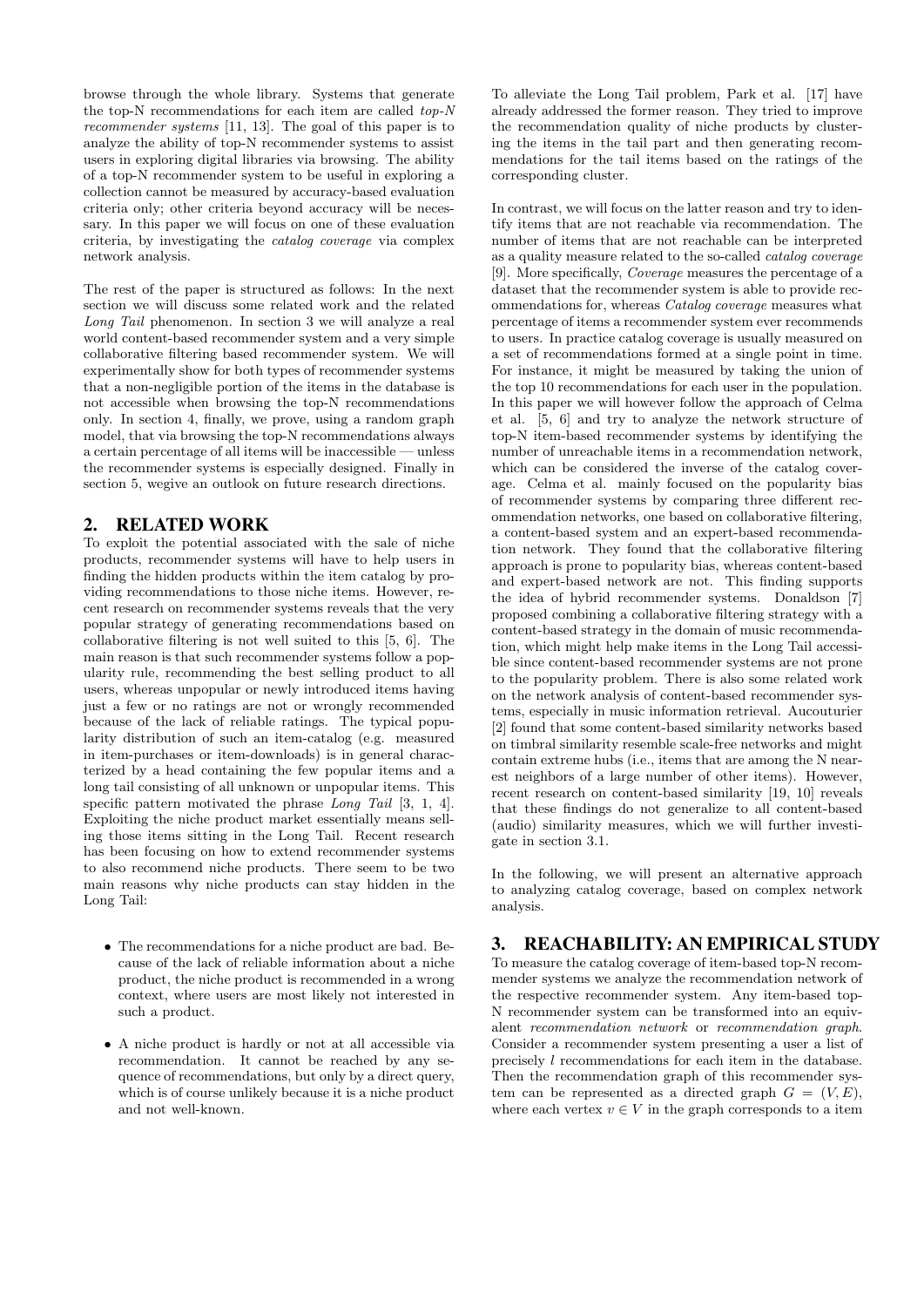

Figure 1: The recommendation graph of a top-N item-based recommender. Each vertex has exactly l outgoing edges. In this example  $l = 3$ . The number of incoming edges is an emergent property of the network. There might be hubs, i.e., vertices with a high in-degree (dark), and sources, i.e., vertices with an in-degree of zero (white).

in the database. Furthermore each vertex  $v$  in this graph has exactly l outgoing edges pointing to those items in the database that are recommended for the specific item  $v$ . Thus each vertex v has an out-degree of  $l$  (deg<sup>+</sup>(v) = l). Figure 1 visualizes such a directed recommendation graph.

The graph representation makes it easy to identify items that are not reachable via recommendation. Obviously any vertex v having an in-degree of zero  $(\deg^{-}(v) = 0)$  corresponds to an item that is not reachable via recommendation. In graph theory a vertex having an in-degree of 0 is called a source<sup>1</sup>. Vertices with a very high in-degree are called hubs. In the graph in figure 1 there is an example of both, a hub and a *source*. We call items corresponding to sources *source*items. The number of sources in a recommendation graph is an inverse measure of the catalog coverage, as it measures the number of items that are not reachable, while catalog coverage informs about the number of items that are ever recommended by a recommender system.

In the literature it is quite common to categorize recommender systems according to the strategy used to generate the recommendations. The most prominent classes are collaborative-filtering and content-based systems. In the following we will analyze the graph structure of a top-N recommender systems of each of these two categories and report on the number of sources for both types of recommender systems.

#### 3.1 Content-based Techniques

As an example of a content-based recommender system we analyze a real world music recommender attached to an Austrian music portal. The FM4 Soundpark<sup>2</sup> is an internet platform of the Austrian public radio station FM4, that allows artists to present their music to the general public. All interested parties can download the music free of any charge. At the moment this music collection contains about 10000 songs and is steadily growing. At the time of our experiments, 7665 songs were available.



Figure 2: Analysis of the FM4 Soundpark. For small recommendation lists, the number of sources is extremely large. It decreases with an increasing number of recommendations per query, whereas the maximum in-degree over all vertices in each graph increases. For a result set size of 100, there is one song that appears in the recommendation list of 2628 other songs, or in 34.29% of all recommendation lists.

The recommender system attached to the FM4 Soundpark music portal is based on a standard similarity measure for music audio files. Each song is modeled as a distribution of local spectral features, namely Mel Frequency Cepstrum Coefficients (MFCCs). MFCCs are a compact representation of the spectral envelope of a short audio frame and are one of the most widespread features used in the Music Information Retrieval (MIR) community. A single multivariate Gaussian distribution is used to model the distribution of MFCCs of a song. Recommendations can then be generated by comparing these distributions. This is commonly done by computing the Kullback-Leibler (KL) divergence [12] or relative entropy between the distributions of two songs. For more details on the feature extraction process and the generation of music recommendations we refer to [14, 15]. Using the recommender system of the FM4 Soundpark we can generate lists of recommended songs of a given length l, ordered according to the similarity to the query song.

Consequently we systematically created various recommendation graphs for  $l = 1 \dots 100$ , where l is the number of recommended songs and defines the number of outgoing edges for each vertex in the recommendation graph. For each of these graphs we counted the number of sources and also identified the "biggest" hub, the vertex with the maximum in-degree in the graph. Figure 2 shows that for short recommendation lists the number of sources is extremely high. For example, in the recommendation graph of degree 5 (a recommendation graph where each vertex has 5 outgoing edges) there are 2661 sources, which implies that 34.72% of all the songs in the music collection are never recommended at all. By increasing the length of the recommendation list

<sup>&</sup>lt;sup>1</sup>Identifying sources can be done in linear time  $(O(n))$ .

 $^{2}$ http://fm4.orf.at/soundpark/main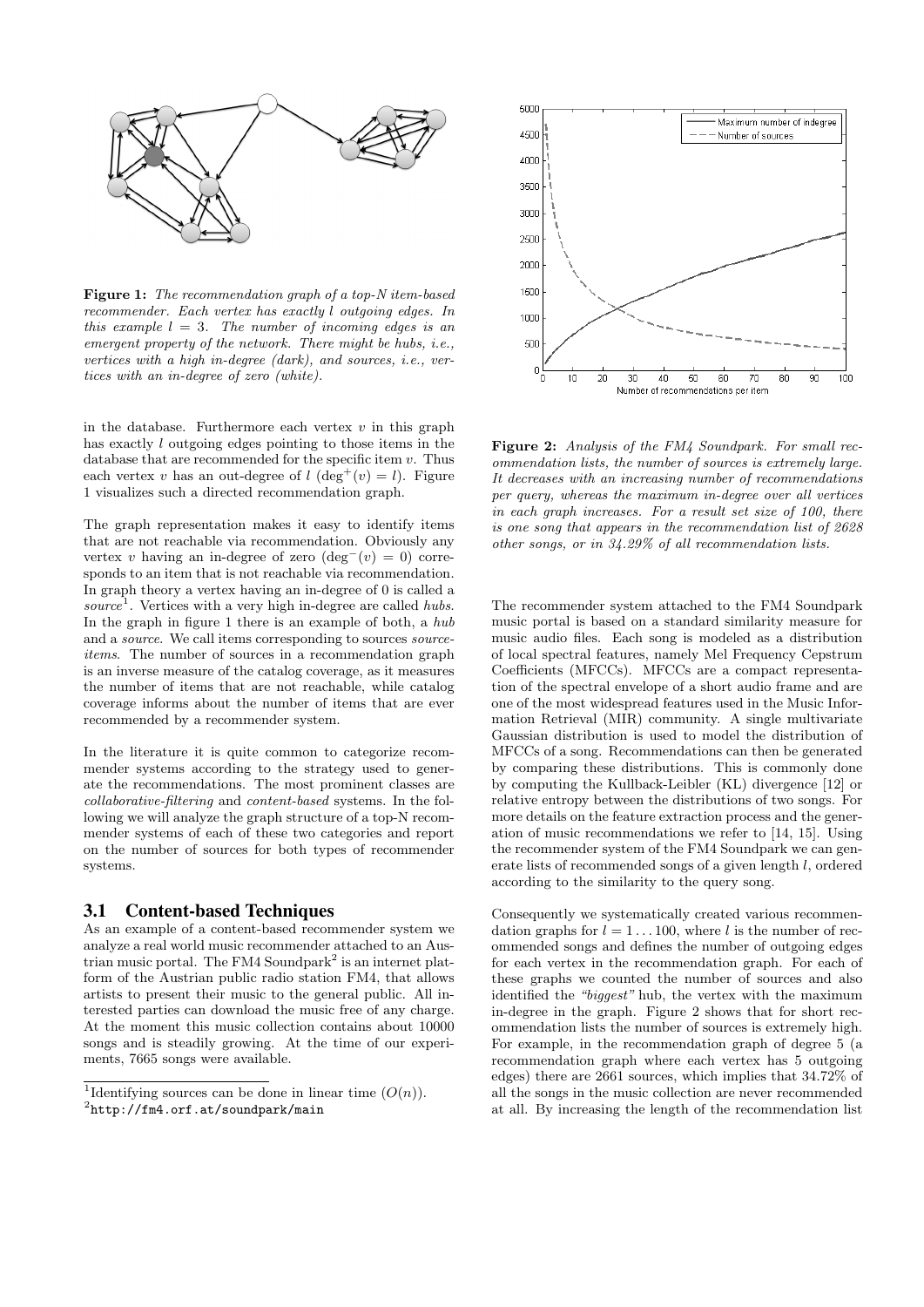

Figure 3: The Analysis of the FM4 Soundpark reveals that the number of sources scales with the database size. Furthermore the number of sources depends on the length of the recommendation lists for each item. This is illustrated for fixed recommendation list length of  $l = 5, 10, 15, 20, 25, 30$ .

the number of sources decreases, but even if we recommend the 20 most similar songs according to the similarity measure, there are still approximately 1320 sources in the resulting recommendation graph. Consequently still 17.22% all the songs in the collection are inaccessible. From figure 3 we can see how the number of sources scales with the collection size. To simulate different collection sizes songs were randomly removed from the collection. Figure 3 illustrates that the problem gets worse for increasing collection sizes, but fortunately in a linear way. In fact the analysis of the recommendation graph that corresponds to the online version of the FM4 Soundpark — there are only three recommendations per song — revealed that only 56,79% of all songs are reachable by recommendations, the remaining 43,21% of the songs are sources and are never recommended.

In addition to the number of sources, we also computed the maximum in-degree over all vertices in each graph, visible in figure 2. It seems that extreme hubs and the number of observed sources in top-N recommendation graphs are related phenomena. Extreme hubs imply that there are many sources and vice versa. A very informal but intuitive explanation is that hub-vertices are some sort of attractors "stealing" the links from other vertices, which might even lead to a situation where a vertex has no incoming links at all. This phenomenon, known as the hub-problem in the MIR community, was first discovered by Aucouturier [2]. Hub-songs are songs which are similar to very many other songs in the collection according to the similarity measure, while they do not share any perceptual similarity. Recent research indicates that the hub problem might be related to the similarity measure used to compute song similarities, and that there are methods which are not or not that much affected by this problem. Therefore, we evaluated the recommendations generated by an alternative audio similarity measure, namely the vector quantization approach described in [19]. Figures 4 and 5 visualize the number of sources, produced by the Soundparks's Gaussian measure and our alternative method, respectively. It can be seen from figures 4 and 5 that the vector quantization approach also generates sources, but far fewer than the single Gaussian approach. Consequently, based on the results of this experiment, we can conclude that the number of sources depends on how the similarities between database items are estimated. This raises the question if other completely different ways of estimating item-to-item similarities e.g. collaborative filtering would probably produce no sources at all. In the next subsection we will analyze a simple collaborative filtering based recommender to find out if such a system will also generate sources.



Figure 4: The network analysis of the recommendation algorithm of the FM4 Soundpark based on a genre classification dataset consisting of 3180 songs. Results are shown for different collection sizes and for fixed recommendation list length of  $l = 5, 10, 15, 20, 25, 30$ . Compare these results to those obtained on the same dataset for the vector quantization approach (figure 5).

#### 3.2 Collaborative Filtering

Our prototype for the 'collaborative filtering-based recommender' is based on the well-known Movielens dataset<sup>3</sup> , which contains 1 million ratings for 3900 movies by 6040 users. The recommendation approach that we simulate is based on the approach presented in [18]. In this system two items are thought of as two vectors in the  $m$  dimensional user space, where  $m$  is the number of users. The cosine distance is then used as a similarity measure between the  $n$  items. Given the  $n \times m$  ratings matrix the similarity between two item vectors is given by equation (1), where "." denotes the dot-product of the two vectors.

$$
\text{sim}(i, j) = \cos(\vec{i}, \vec{j}) = \frac{\vec{i} \cdot \vec{j}}{||\vec{i}|| \, ||\vec{j}||},\tag{1}
$$

<sup>3</sup>www.grouplens.org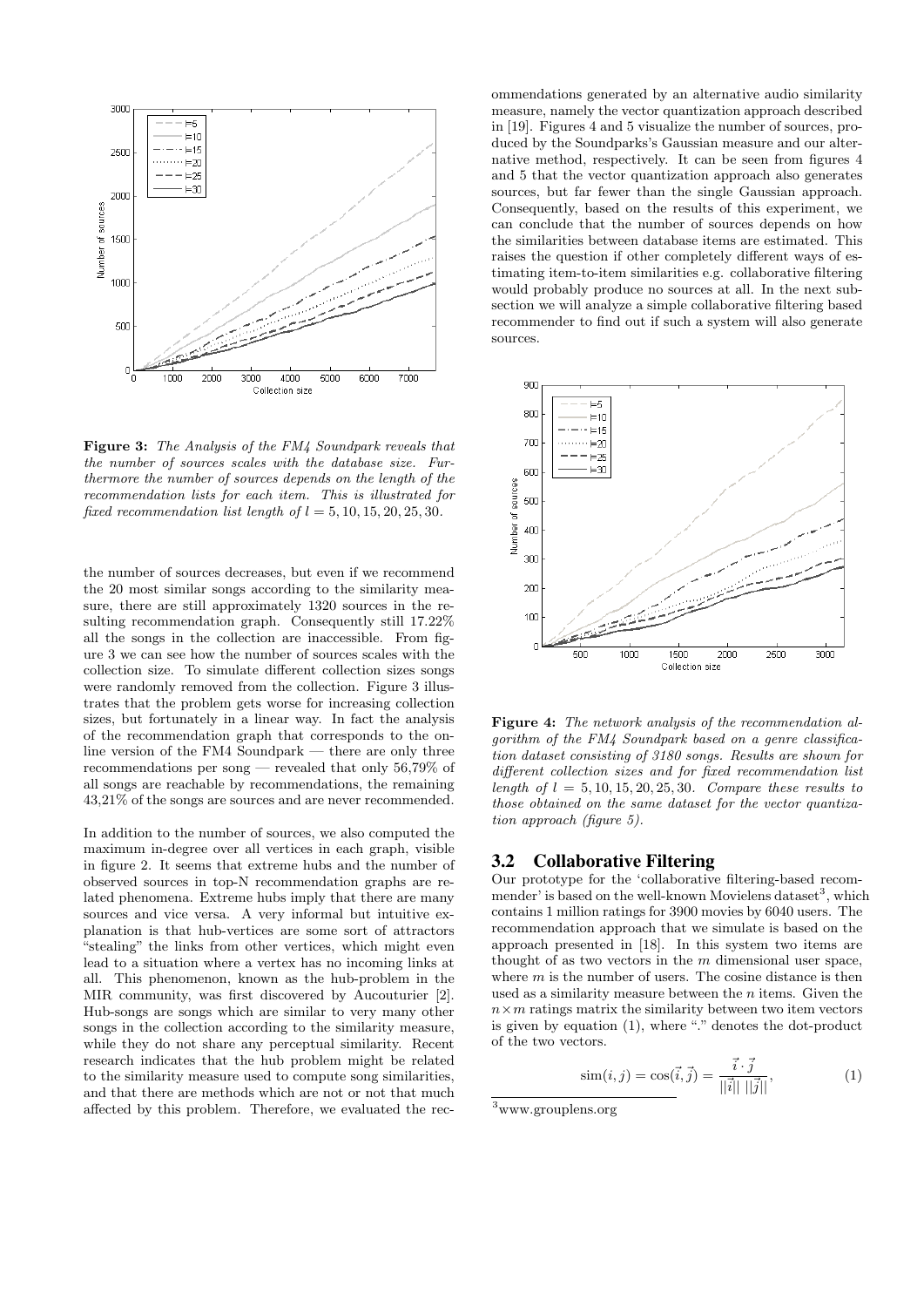

Figure 5: The network analysis of a vector quantization approach. Results are shown for varying collection sizes and for fixed recommendation list length of  $l = 5, 10, 15, 20, 25, 30$ for the same genre classification dataset as in figure 4. The vector quantization approach generates fewer sources-items.

Our experimental recommender system then simply proposes the top-N most similar items according to the cosine distance. Even if this is surely not a high quality recommender system, it will be useful as we are not striving for improved classification accuracy. Our sole goal is to figure out if we can also identify sources within this collaborativefiltering based recommendation graph, and thus learn something about catalog coverage.

As we did for the content-based approach, we simulated different collection sizes by randomly removing items from the dataset, before generating recommendations. Additionally we also generated recommendation graphs for recommendation lists of different length as we did before. The results of the analysis with respect to the number of sources are visualized in figure 6. Obviously collaborative filtering based recommender systems suffer from the same problem as content-based recommender systems do. We can observe many sources in the generated recommendation graphs, which implies that a significant portion of the movies is never recommended by this experimental recommender system. For example 19.23%, of all movies will never be recommended when browsing the top-5 recommendations only.

All our experiments indicate that there are sources independently of how we generate the recommendations. How many sources we observe seems to depend on two factors. First of all different recommendation strategies generate a different number of sources, as demonstrated for two content-based systems on one and the same dataset (see section 3.1). Secondly, the collection size and the length of the recommendation lists seem to have a major influence on the number of source. In the next section we propose to make use of a random graph model to investigate the theoretic limitations



Figure 6: Number of sources for a simple collaborative recommender system based on the Movielens dataset.

of browsing top-N recommender systems.

#### 4. REACHABILITY: A THEORETICAL VIEW

In the last section we analyzed two top-N recommender systems based on two fundamentally different recommendation strategies and found that a significant portion of all items in the respective library is not reachable via browsing the generated recommendations. Obviously the way we estimate the item-to-item similarities determines the edges between the vertices in the graph and consequently determines the number of sources as well. Hence, a similarity function that is completely unbiased (with no preference of linking specific items) will produce the fewest sources in a recommendation graph. Clearly a random recommender is a realization of such a "fair" similarity function and represents a lower bound with respect to the number of sources. If even a random top-N recommender systems generates sources, then any top-N recommender system will generate sources. Therefore we will now analyze the recommendation graph of a random recommender.

Random graphs have been intensively studied in complex network analysis [16]. There exist a variety of random graph models. The most prominent one is the Poisson random graph independently proposed by Erdős and Rényi [8] and Solomonoff and Rapoport [20]. The graph model we study in this paper differs from this standard graph model in that the graph is directed and in that we assume a fixed out-degree for each vertex. Consider a directed graph  $G = (V, E)$ , where each vertex  $v \in V$  points to precisely l other items  $(\text{deg}^+(v) = l)$ . Furthermore, assume that the recommended items are chosen randomly. Thus each item in the recommendation graph will point to  $l$  other random items, but not to itself. Suppose that there are  $N$  items in total in the database. Then the recommendation graph will have N vertices and  $l$ N random edges. The probability of an item in this graph to be referenced by exactly  $k$  other items is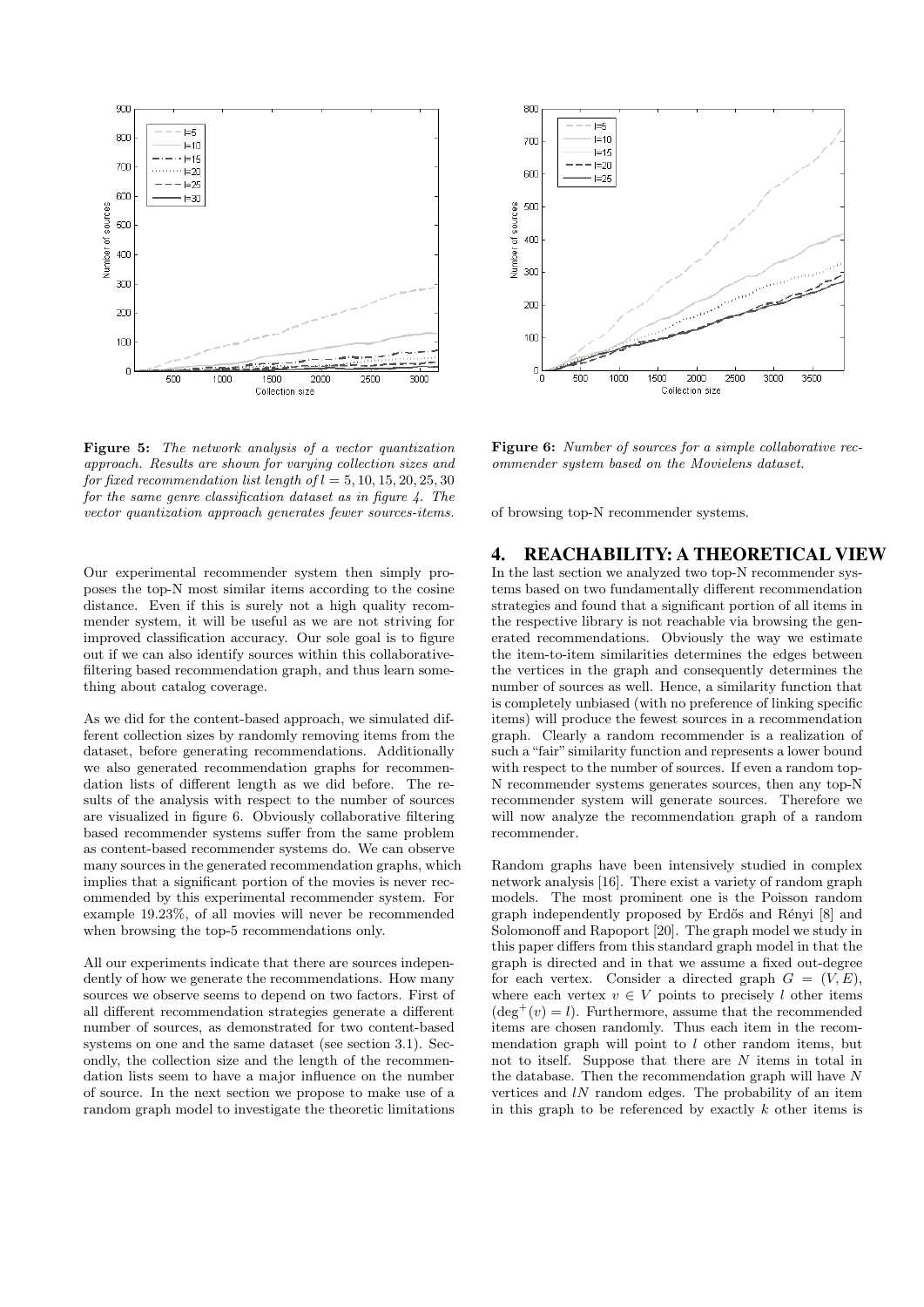then given by the binomial distribution:

$$
P(X = k) = \binom{l(N-1)}{k} p^k (1-p)^{l(N-1)-k},
$$
 (2)

where  $p = \frac{1}{N-1}$  as each item will equally likely point to any other item, but will not reference itself. The probability of not being referenced by any other item in the graph is given by equation (3).

$$
P(X=0) = (1 - \frac{1}{N-1})^{l(N-1)}
$$
\n(3)

Knowing the probability for a single item not to be referenced by any other item, we can now estimate the expected number of sources  $E(X)$  (items that are not referenced) for the whole system containing N items.

$$
E(X) = NP(X = 0) = N(1 - \frac{1}{N - 1})^{l(N - 1)}
$$
 (4)

To validate our model, we created a random recommender and computed the number of sources for this particular random recommender. In figure 7 the number of sources of this specific random recommender is plotted against the expected number of sources from the model. The model perfectly fits the observed numbers. It essentially depends on the two parameters  $l$  and  $N$ . The number of sources seem to linearly increase with the collection size (see figure 7). Depending on  $l$ , the number of sources grows more or less slowly. If N approaches infinity  $(N \to \infty)$  the expected number of sources  $(E(X) \to \infty)$  approaches infinity as well. Deriving the limit, for  $N$  approaching infinity, of the probability for an item to be a source-item (equation 3), we find that the probability converges:

$$
\lim_{N \to \infty} P(X = 0) = \lim_{N \to \infty} (1 - \frac{1}{N - 1})^{l(N - 1)} = e^{-l} \tag{5}
$$

In combination with equation 4 this implies that the percentage of sources will stay constant and that the number of sources increases linearly with the database size. More importantly the percentage of sources exponentially decays with the length of the recommendation lists. Thus it is in general desirable to have long recommendation lists as this implies high catalog coverage. In practice, however, the number of recommended items is constrained by usability reasons and is typically rather low (usually below ten). Furthermore the random recommender model is optimal in the sense that it will create the fewest sources that one can expect. For real world recommender systems the percentage of items inaccessible via recommendation can be much higher. The main point of our theoretical result is that even in the best case, and independent of the recommendation approach, there will always be a percentage of items that will be inaccessible when browsing a top-N recommender system — unless it is specifically designed (see below).



Figure 7: Number of sources observed for a random recommender and the predictions from the proposed model.

## 5. CONCLUSIONS AND FUTURE WORK

In this paper we have analyzed item-based top-N recommender systems with respect to catalog coverage. Experiments with two recommender types revealed that independent of the recommendation approach many items of the respective catalog are not recommended at all, which implies that they are not reachable by recommendation-based browsing. Therefore just using the top-N recommendations to support browsing is not an ideal solution. To improve the browsability it seems promising to take a more holistic approach that also considers the structure of the whole recommendation network. To guarantee important network properties like, e.g., reachability or connectedness, the recommendations for an item cannot be totally independent of all other recommendations, but have to be coordinated in such a way that on the one side the recommendation accuracy is optimized and on the other side essential network properties, e.g. reachability, are ensured. Recommender systems should be especially designed to optimize both accuracy and browsability. Another insight from our investigations is that sources are not a consequence of a specific recommendation strategy, but are a consequence of the top-N recommendation approach itself.

Future research directions will include the development of algorithms that modify or generate recommendation graphs that simultaneously optimize recommendation accuracy and desirable network properties. Another interesting research direction will be to study recommendation novelty, by analyzing browsing sequences within recommendation networks. For instance, when a user is browsing by moving from recommendation to recommendation, what is the overlap of two consecutive recommendation lists — how many novel items are proposed from one step to the next on average, and how likely is it to get stuck in a subpart of the recommendation graph?